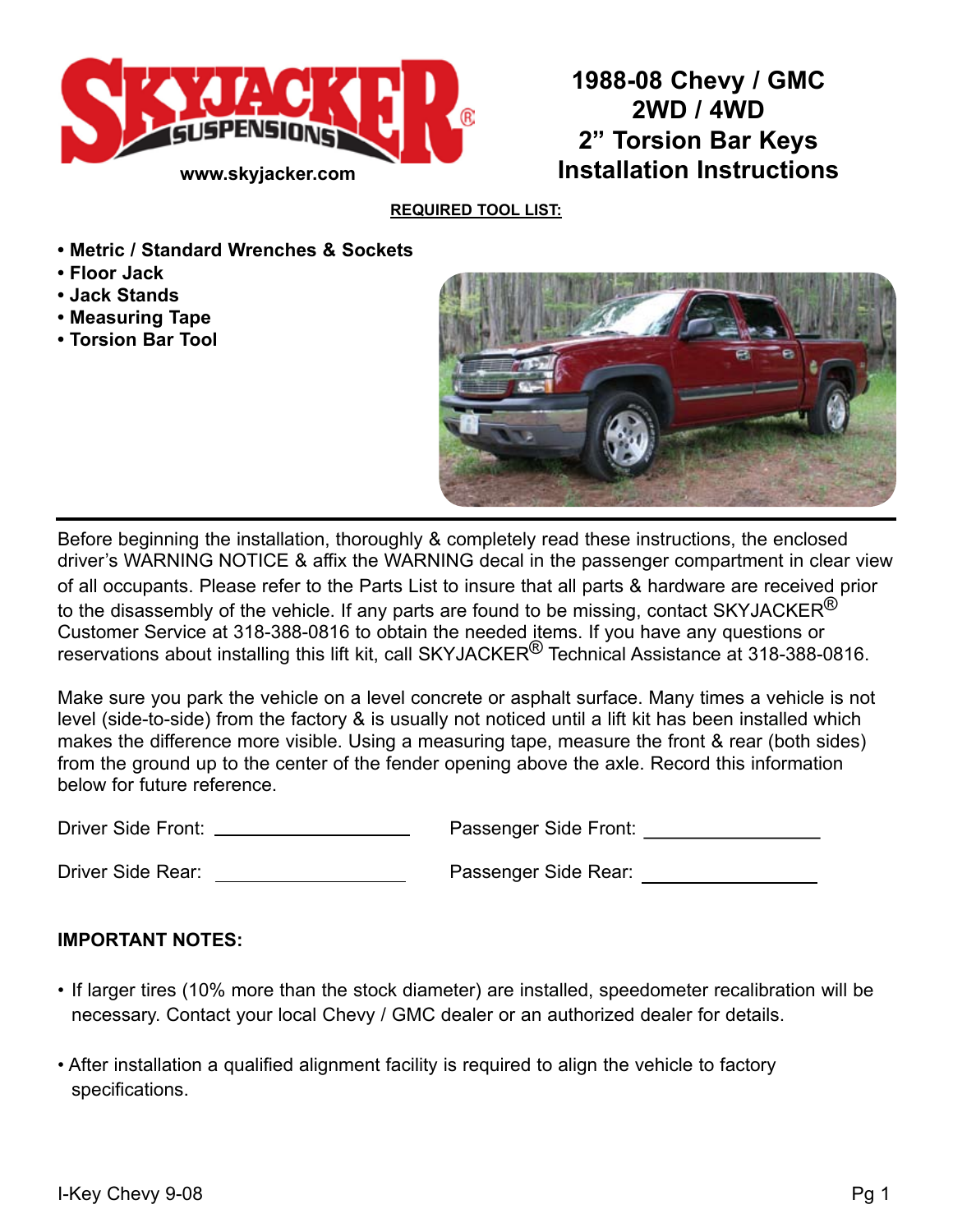# **Kit Box Breakdown:**

## **Part #: C101KE**

| ITEM#              | <b>DESCRIPTION</b>           | <b>QTY</b> |
|--------------------|------------------------------|------------|
| C101KE-S           | 2"KEY,88-06GM 1/2T,6LUG 4WD  |            |
| <b>I-KEY CHEVY</b> | INST SHEET: CHEV TORSION KEY |            |

## **Part #: C102KE**

| ITEM#                 | <b>DESCRIPTION</b>           | <b>OTY</b> |  |
|-----------------------|------------------------------|------------|--|
| C <sub>101</sub> KE-S | 2"KEY,88-06GM 1/2T,6LUG 4WD  |            |  |
| SE-C1023              | SHOCK EXT, FOR C102KE/C103KE |            |  |
| <b>I-KEY CHEVY</b>    | INST SHEET:CHEV TORSION KEY  |            |  |

## **Part #: C103KE**

| ITEM#              | <b>DESCRIPTION</b>           | <b>OTY</b> |
|--------------------|------------------------------|------------|
| $C103KE-S$         | 2"KEY,01>2500HD,H2 HVY 8LUG  |            |
| SE-C1023           | SHOCK EXT, FOR C102KE/C103KE |            |
| <b>I-KEY CHEVY</b> | INST SHEET: CHEV TORSION KEY |            |

## **Part #: C104KE**

| ITEM#             | <b>DESCRIPTION</b>                 | <b>QTY</b> |
|-------------------|------------------------------------|------------|
| $C104KE-S$        | 2"KEY,04>COLORADO,CANYON,H3        |            |
| <b>LKEY CHEVY</b> | <b>INST SHEET CHEV TORSION KEY</b> |            |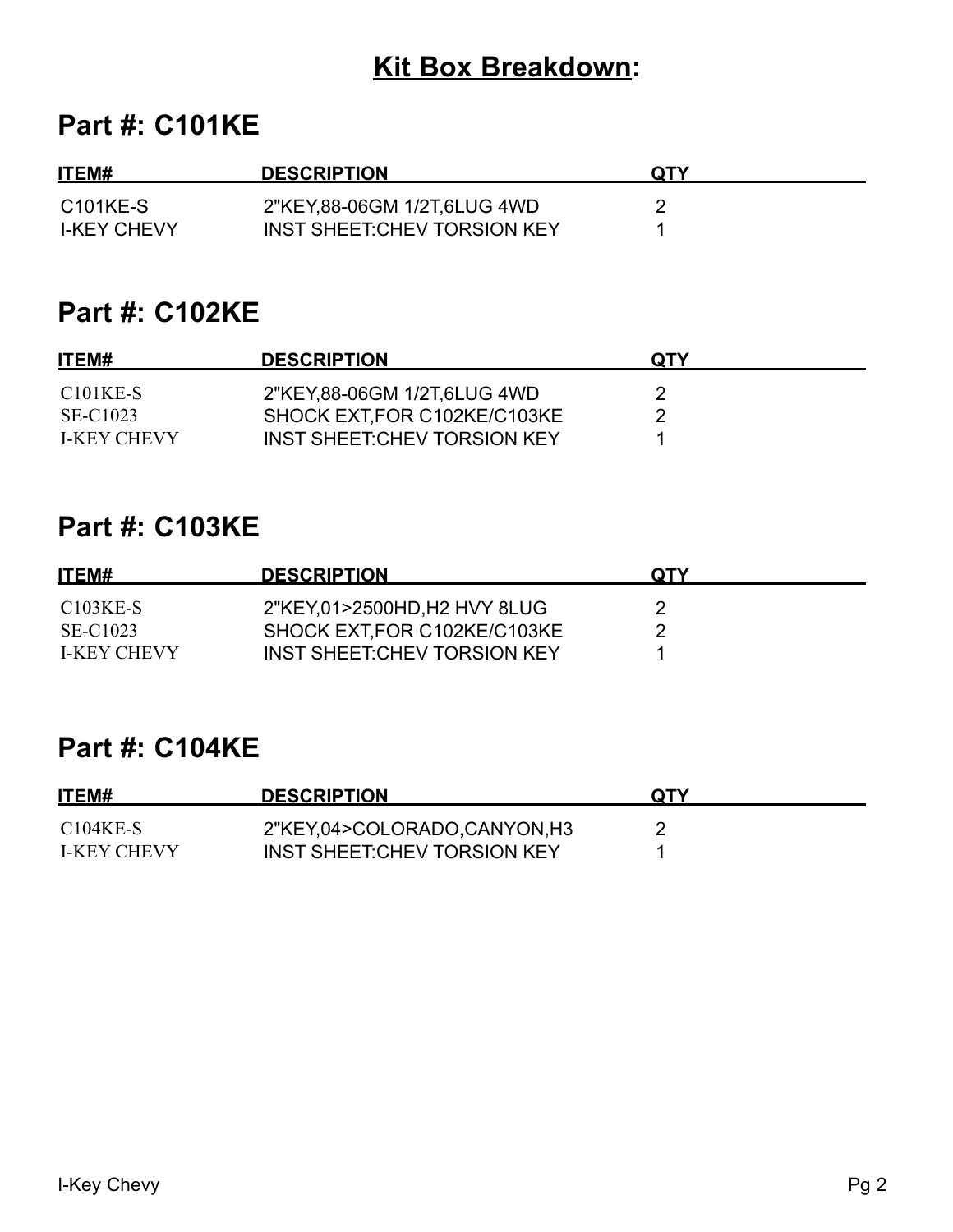**IMPORTANT:** The net amount of ride height increase depends upon the age & use of the vehicle, wheel offset, & numerous other factors. Stated torsion bar ride height increases are based upon the factory specifications. If the torsion bars were "cranked up" at some point in the past, expect a corresponding reduction in overall height increase with the new torsion keys.

**NOTE:** The torsion bars, like any other spring, are subject to fatigue & sagging over time. Also, torsion bars have different ratings depending on how the vehicle was equipped from the factory. In some cases, installing heavier rated bars (which can be purchased from a Chevy / GMC dealer) may be the only solution to regaining ride height lost from adding heavy aftermarket accessories, such as a winch bumper or snow plow.

**NOTE:** Various types of torsion bar puller tools are available, however, due to the extreme loads present in torsion bar suspension systems, we have found the two-jaw style tool that clamps to the crossmember tends to slip & damage the crossmember. A C-clamp style puller tool is preferred & available through various tool companies such as Snap-On,etc.







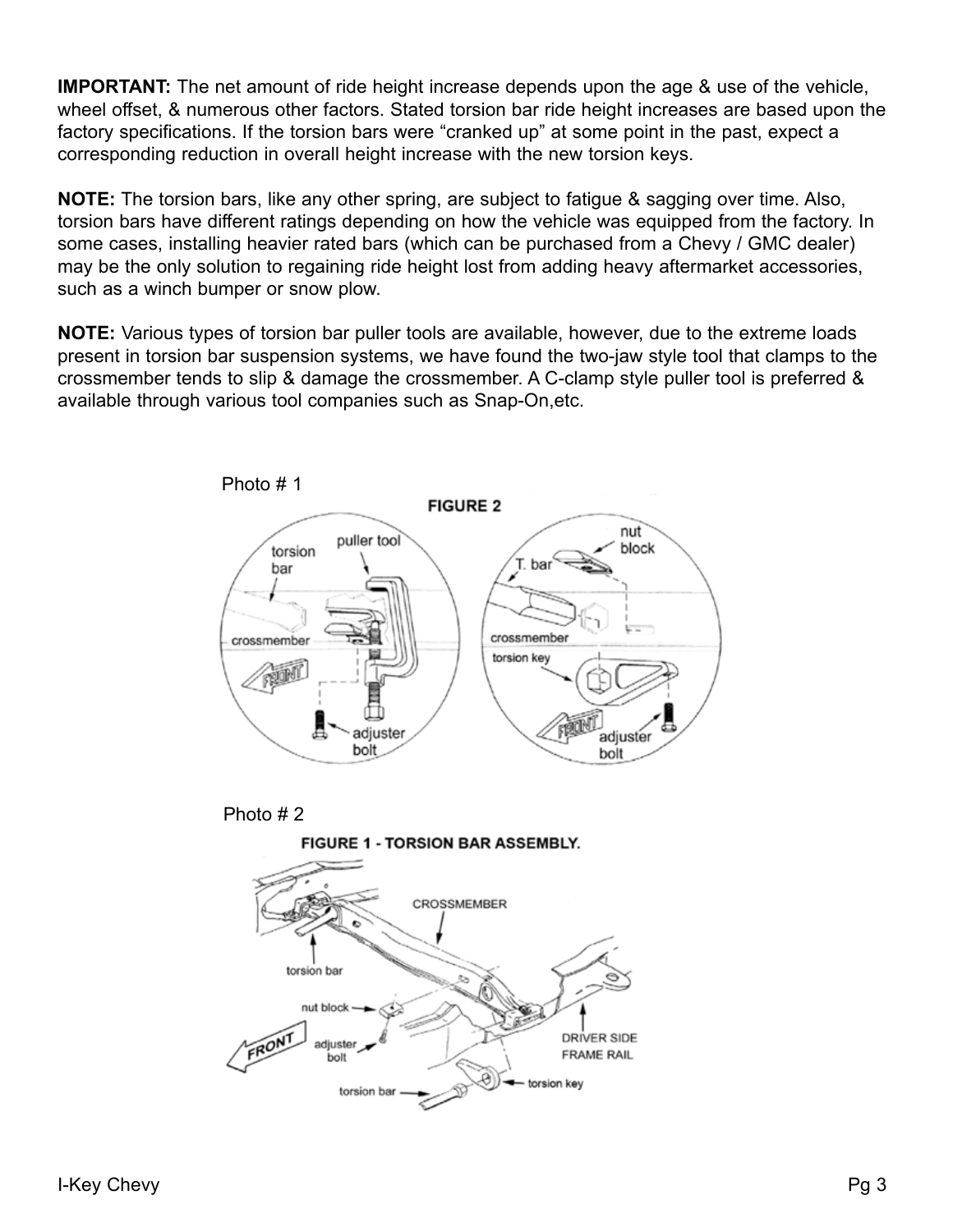# **Front Installation:**

- 1. Place the vehicle on a level concrete or asphalt surface.
- 2. Put the transmission in Park or 1st gear (manual transmissions) & chock the rear tires.
- 3. Raise the front of the vehicle using a jack. Raise it enough to completely unload the front suspension. Place a jack stand under each frame rail just behind the lower control arms for the front suspension. Ease the frame down on to the stands, but leave a slight load on the jack as a safety precaution.
- 4. Verify the front tires are off the ground & that the suspension is unloaded, or at full extension of travel.
- 5. Locate the torsion bar crossmember. There is a bolt on each side of the crossmember that adjusts the torsion bar preload. Measure or mark the exposed length of the adjuster bolt for reference during re-assembly. (See Photo # 1)
- 6. Position the appropriate torsion bar puller tool on the crossmember. Be sure the top of the puller tool engages the recess present in most crossmembers. Also be sure the lower end of the puller tool engages a recess on the torsion key near the adjuster bolt. (See Photo #2)
- 7. Using extreme caution, tighten the puller tool enough to take the load off the adjuster bolt. Remove the adjuster bolt & nut block, then unload the puller tool.
- 8. Note the orientation of the torsion bar key in relation to the end of the torsion bar. Slide the torsion bar forward, out of the torsion bar crossmember, & set the factory torsion bar key aside. It ts not necessary to remove the torsion bars from the vehicle. **Note:** The torsion key should slide easily off the end of the torsion bar. However, depending on the age & use of the vehicle, rust & road debris may prevent easy removal. The installer can use a variety of methods to separate the torsion key if it is "stuck", but using heat is not recommended.
- 9. Place the Skyjacker Suspension torsion key in the torsion bar crossmember, matching the same orientation as the original key. Slide the torsion bar back through the crossmember & into the torsion key. (See Photo #2)
- 10. Using the same precautions & procedures that were used during removal, load the torsion bar enough to install the nut block using the appropriate puller tool. Place the nut block back in the crossmember & start the adjuster bolt. Tighten the adjuster bolt to the same exposed length noted during disassembly. Unload the removal tool.
- 11. Lower the vehicle to the floor, manually bounce the front of the vehicle several times enough to settle the suspension.